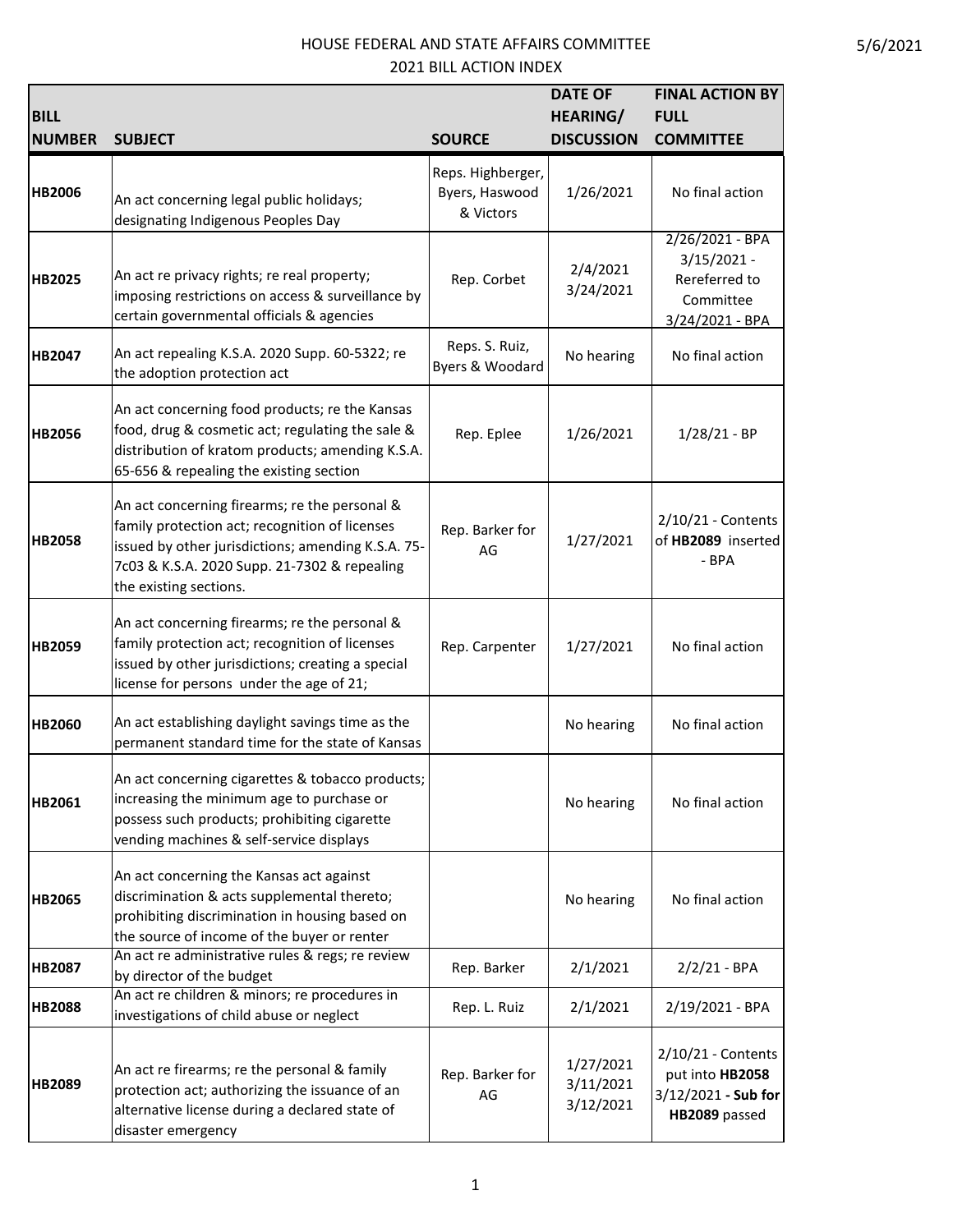| <b>BILL</b><br><b>NUMBER</b> | <b>SUBJECT</b>                                                                                                                                                                                                                          | <b>SOURCE</b>                                                                                                       | <b>DATE OF</b><br><b>HEARING/</b><br><b>DISCUSSION</b>        | <b>FINAL ACTION BY</b><br><b>FULL</b><br><b>COMMITTEE</b>                                          |
|------------------------------|-----------------------------------------------------------------------------------------------------------------------------------------------------------------------------------------------------------------------------------------|---------------------------------------------------------------------------------------------------------------------|---------------------------------------------------------------|----------------------------------------------------------------------------------------------------|
|                              | An act re department of health & environment re                                                                                                                                                                                         |                                                                                                                     |                                                               |                                                                                                    |
| <b>HB2108</b>                | the study & investigation of maternal deaths in<br>the state of Kansas                                                                                                                                                                  | Rep. Finney                                                                                                         | No hearing                                                    | No final action                                                                                    |
| HB2113                       | An act concerning the governor's office;<br>establishing the advisory commission on Asian-<br>American Pacific Islander affairs; composition<br>thereof; appointment of members; powers &<br>duties                                     | Rep. Xu                                                                                                             | No hearing                                                    | No final action                                                                                    |
| HB2122                       | An act enacting the supported decision-making<br>agreements act; re decision-making assistance<br>for adults                                                                                                                            |                                                                                                                     |                                                               | $2/2/21 -$<br>Transferred to<br>Judiciary<br>Committee                                             |
| <b>HB2137</b>                | An act concerning alcoholic beverages; re the<br>sale of cereal malt beverages; authorizing certain<br>licenses under the Kansas liquor control act &<br>the club & drinking establishment act to sell &<br>serve cereal malt beverages | Rep. Carpenter                                                                                                      | 2/3/2021                                                      | $2/3/21 - BP$                                                                                      |
| <b>HB2138</b>                | An act concerning alcoholic beverages; re the<br>licensure under the club & drinking<br>establishment act; authorizing the issuance of a<br>license to an individual whose spouse is a law<br>enforcement officer                       | Rep. Eplee                                                                                                          | 2/3/2021<br>2/26/2021                                         | 2/26/2021 - BP                                                                                     |
| HB2140                       | An act re firearms; re the personal & family<br>protection act; prohibiting the carrying of<br>concealed handguns in the state capitol                                                                                                  | Reps. Highberger,<br>Carlin, Clayton,<br>Curtis, Day,<br>Featherston,<br>Helgerson,<br>Kuether, S. Ruiz,<br>Woodard | No hearing                                                    | No final action                                                                                    |
| HB2184                       | An act re health & healthcare; enacting the<br>Kansas medical marijuana regulation act; re<br>medical cannabis                                                                                                                          | Rep. Miller                                                                                                         | 2/24/2021<br>2/25/2021<br>3/22/2021<br>3/23/2021<br>3/25/2021 | 3-29-2021 - HB2184<br>amended and<br>contents put into<br>SB158 making it H.<br>Sub for SB158 - BP |
| HB2199                       | An act concerning gaming; re the Kansas<br>expanded lottery act; authorizing sports<br>wagering                                                                                                                                         | Rep. Barker                                                                                                         | 2/17/2021<br>2/18/2021                                        | $3/19/2021 -$<br>Contents into Sub<br>for SB84                                                     |
| HB2212                       | An act concerning alcoholic liquor; re the liquor<br>control act; eligibility for licensure; eliminating<br>residency requirements                                                                                                      | Rep. Awerkamp                                                                                                       | 2/19/2021                                                     | 2/19/2021 - BP                                                                                     |
| HB2222                       | An act concerning firearms; re the Kansas bureau<br>of investigation; enacting the Kansas voluntary<br>do-not-sell firearms list act; re penalties for<br>violations of such act                                                        | Rep. Ousley                                                                                                         | No hearing                                                    | No final action                                                                                    |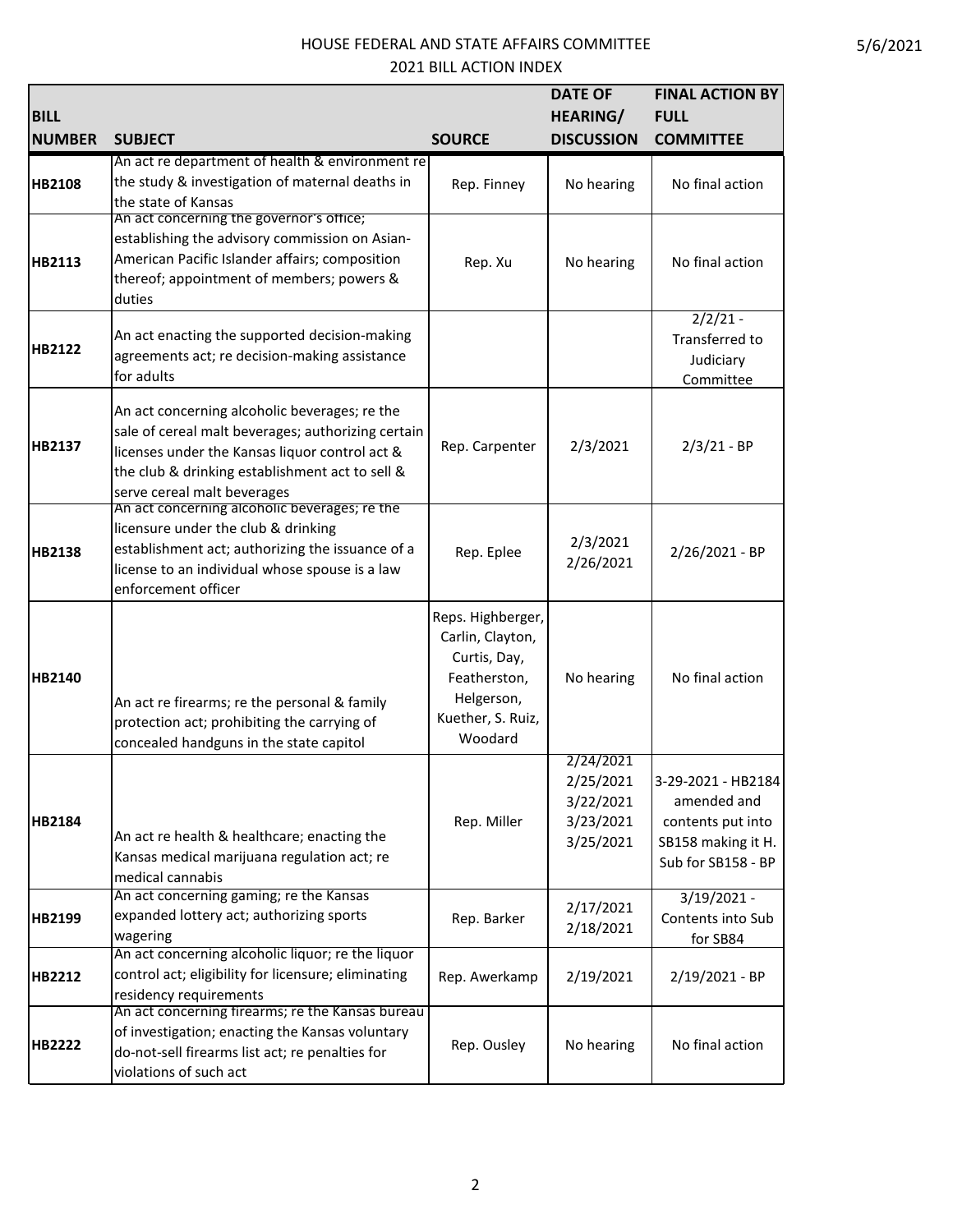| <b>BILL</b><br><b>NUMBER</b> | <b>SUBJECT</b>                                                                                                                                                                                                             | <b>SOURCE</b>                                                                          | <b>DATE OF</b><br><b>HEARING/</b><br><b>DISCUSSION</b> | <b>FINAL ACTION BY</b><br><b>FULL</b><br><b>COMMITTEE</b> |
|------------------------------|----------------------------------------------------------------------------------------------------------------------------------------------------------------------------------------------------------------------------|----------------------------------------------------------------------------------------|--------------------------------------------------------|-----------------------------------------------------------|
| HB2224                       | An act re public health; re infectious disease<br>testing; crimes in which bodily fluids may have<br>been transmitted from one person to another;<br>expanding the definition of infectious disease                        | Rep. Barker                                                                            | 2/11/2021                                              | 2/18/2021 - BPA                                           |
| HB2251                       | An act concerning firearms; relinquishment<br>thereof pursuant to certain court orders; criminal<br>penalties                                                                                                              | Rep. Hoye                                                                              | 3/26/2021                                              | No final action                                           |
| <b>HB2252</b>                | An act re alcoholic liquor; re wineries; special<br>shipping order licensees; creating fulfillment<br>house licensure; authorizing the storage &<br>shipment of alcoholic liquors for a special order<br>shipping licensee | Rep. Miller                                                                            | 2/19/2021<br>2/22/2021<br>2/23/2021                    | 2/19/2021 - BP<br>2/23/2021 - BPA                         |
| HB2267                       | An act creating the Kansas youth advisory<br>council; prescribing purpose, members, meeting<br>requirements & support thereof                                                                                              | Reps. Parker,<br>Anderson,<br>Arnberger,<br>Haswood,<br>Samsel, Vaughn,<br>Woodard, Xu | No hearing                                             | No final action                                           |
| HB2323                       | An act concerning marriage; re the recognition of<br>marriages; eliminating requirement that parties<br>are opposite sex                                                                                                   | Reps. Woodard,<br>Byers, S. Ruiz                                                       | No hearing                                             | No final action                                           |
| HB2340                       | An act re cigarettes & tobacco products;<br>increasing the minimum age to purchase or<br>possess such products                                                                                                             | Rep. Eplee                                                                             | 2/22/2021                                              | 2/26/2021 - BP                                            |
| HB2403                       | An act concerning sexually oriented businesses;<br>crimes, punishment & criminal procedure;<br>prohibiting certain acts; creating criminal<br>penalties for violations; establishing the<br>community defense act          | Phil Cosby,<br>American Family<br>Action of Kansas<br>and Missouri                     | 3/11/2021                                              | No final action                                           |
| HB2406                       | An act re alcoholic liquor; restricted hours & days<br>of sales                                                                                                                                                            | Amy Campbell                                                                           | 3/17/2021                                              | 3/17/2021 - BPA                                           |
| HB2407                       | An act re postsecondary educational institutions;<br>re policies on sexual assault, domestic violence;<br>dating violence & stalking                                                                                       | Rep. Ballard                                                                           | No hearing                                             | No final action                                           |
| <b>HB2408</b>                | An act re disposition of certain state real<br>property, authorizing the state historical society<br>to convey certain real property in Doniphan<br>County                                                                 | Rep. Eplee                                                                             | 3/17/2021<br>3/24/2021                                 | 3/24/2021 - BPA                                           |
| HB2409                       | An act re firearms; re personal & family<br>protection act; providing permanent exemptions<br>for postsecondary educational institutions                                                                                   | Rep. Ballard                                                                           | No hearing                                             | No final action                                           |
| HB2410                       | An act re firarms; creating the gun violence<br>restraining order act; authorizing issuance of<br>protective orders prohibiting firearm acquisition<br>& possession                                                        | Rep. Ballard                                                                           | No hearing                                             | No final action                                           |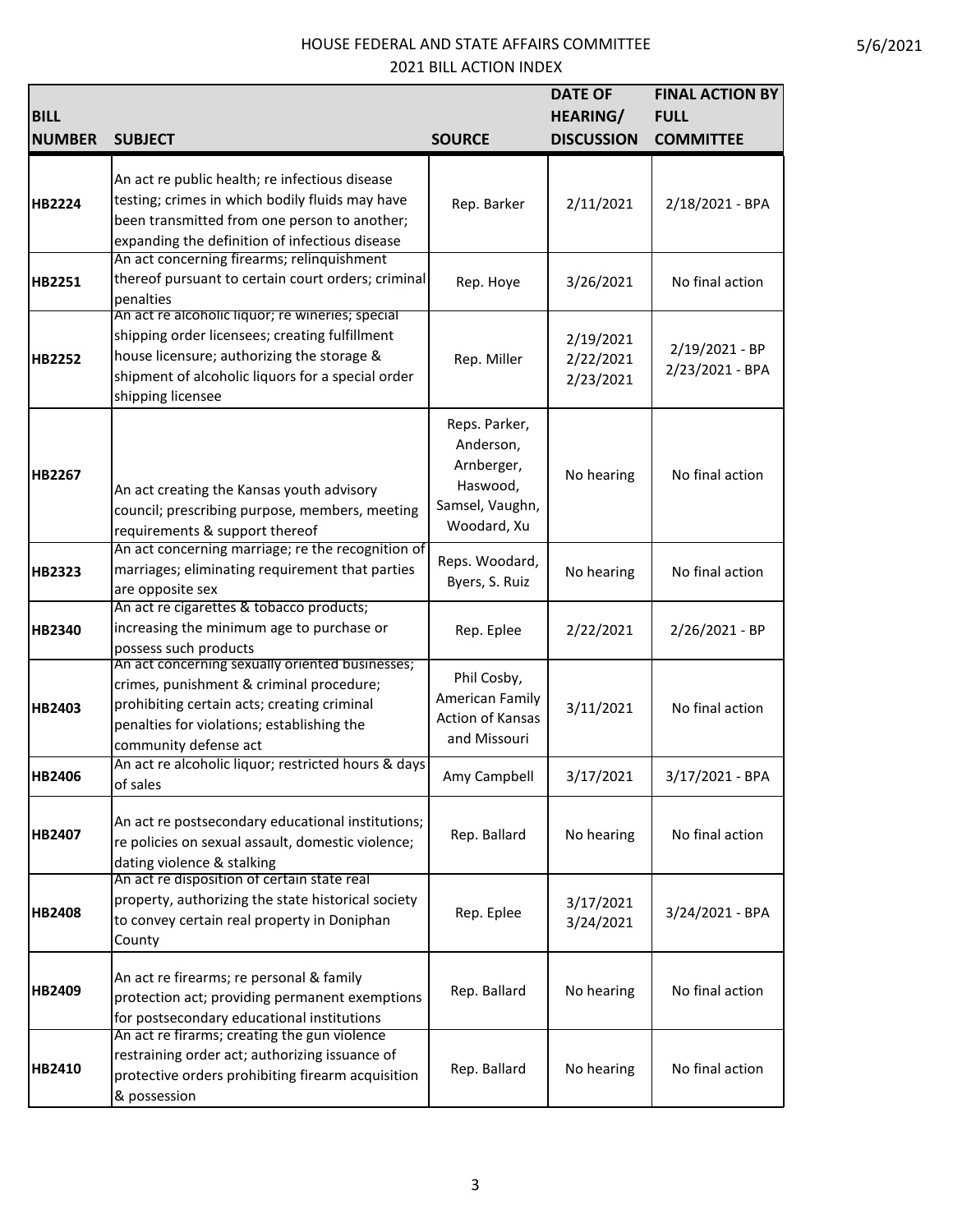| <b>BILL</b><br><b>NUMBER</b> | <b>SUBJECT</b>                                                                                                                                                                                                                                                                                            | <b>SOURCE</b>                          | <b>DATE OF</b><br><b>HEARING/</b><br><b>DISCUSSION</b> | <b>FINAL ACTION BY</b><br><b>FULL</b><br><b>COMMITTEE</b> |
|------------------------------|-----------------------------------------------------------------------------------------------------------------------------------------------------------------------------------------------------------------------------------------------------------------------------------------------------------|----------------------------------------|--------------------------------------------------------|-----------------------------------------------------------|
| HB2415                       | An act re state fire marshal; re law enforcement<br>powers; fire equipment standards; requiring<br>investigation of fire deaths                                                                                                                                                                           | Doug Jorgensen,<br><b>Fire Marshal</b> | 3/12/2021                                              | 3/15/2021 - BPA                                           |
| HB2417                       | An act re alcoholic beverages; re retailers, clubs<br>& drinking establishments; allowing removal of<br>beer & cereal malt beverage from licensed<br>premises                                                                                                                                             | Amy Campbell                           | 3/17/2021                                              | 3/24/2021 - BP                                            |
| HB2422                       | An act concerning marriage; requiring persons to<br>be 18 years of age to be eligible to give consent<br>for marriage                                                                                                                                                                                     | Rep. Clayton                           | 3/26/2021                                              | No final action                                           |
| HB2424                       | An act concerning the Kansas act against<br>discrimination; re race; including hair texture &<br>protective hairstyles historically associated with<br>race                                                                                                                                               | Rep. Clayton                           | No hearing                                             | No final action                                           |
| HB2427                       | An act concerning the Kansas offender<br>registration act; requiring registration for an<br>offender who committed certain violations of<br>breach of privacy                                                                                                                                             | Rep. Miller                            | No hearing                                             | No final action                                           |
| HB2430                       | An act re cannabis; creating the Kansas cannabis<br>legalization act;                                                                                                                                                                                                                                     | Rep. Parker                            | No hearing                                             | No final action                                           |
| HB2434                       | An act re employment; prohibiting the<br>employment of unauthorized aliens by business<br>entities & public employers; requiring use &<br>registration of the e-verify program; prohibiting<br>the deduction of certain wages & remuneration<br>of payments to unauthorized aliens                        | Rep. Poetter                           | No hearing                                             | No final action                                           |
| HB2436                       | An act re nealth & healthcare; enacting the<br>Kansas medical marijuana regulation act; re<br>medical cannabis; providing for the licensure &<br>regulation of medical cannabis, including the<br>manufacture, transportation & sale of medical<br>cannabis; expanding medical assistance<br>eligibility; | Rep. Woodard                           | No hearing                                             | No final action                                           |
| HB2439                       | An act concerning crimes, punishment & criminal<br>procedure; creating the crime of unauthorized<br>disclosure of a child's sexual orientation or<br>gender identity                                                                                                                                      | Rep. Woodard                           | No hearing                                             | No final action                                           |
| HB2444                       | An act concerning gaming; re the Kansas lottery<br>act; rules & regs; authorizing sports wagering;<br>creating the white collar crime fund                                                                                                                                                                | Rep. Awerkamp                          | No hearing                                             | No final action                                           |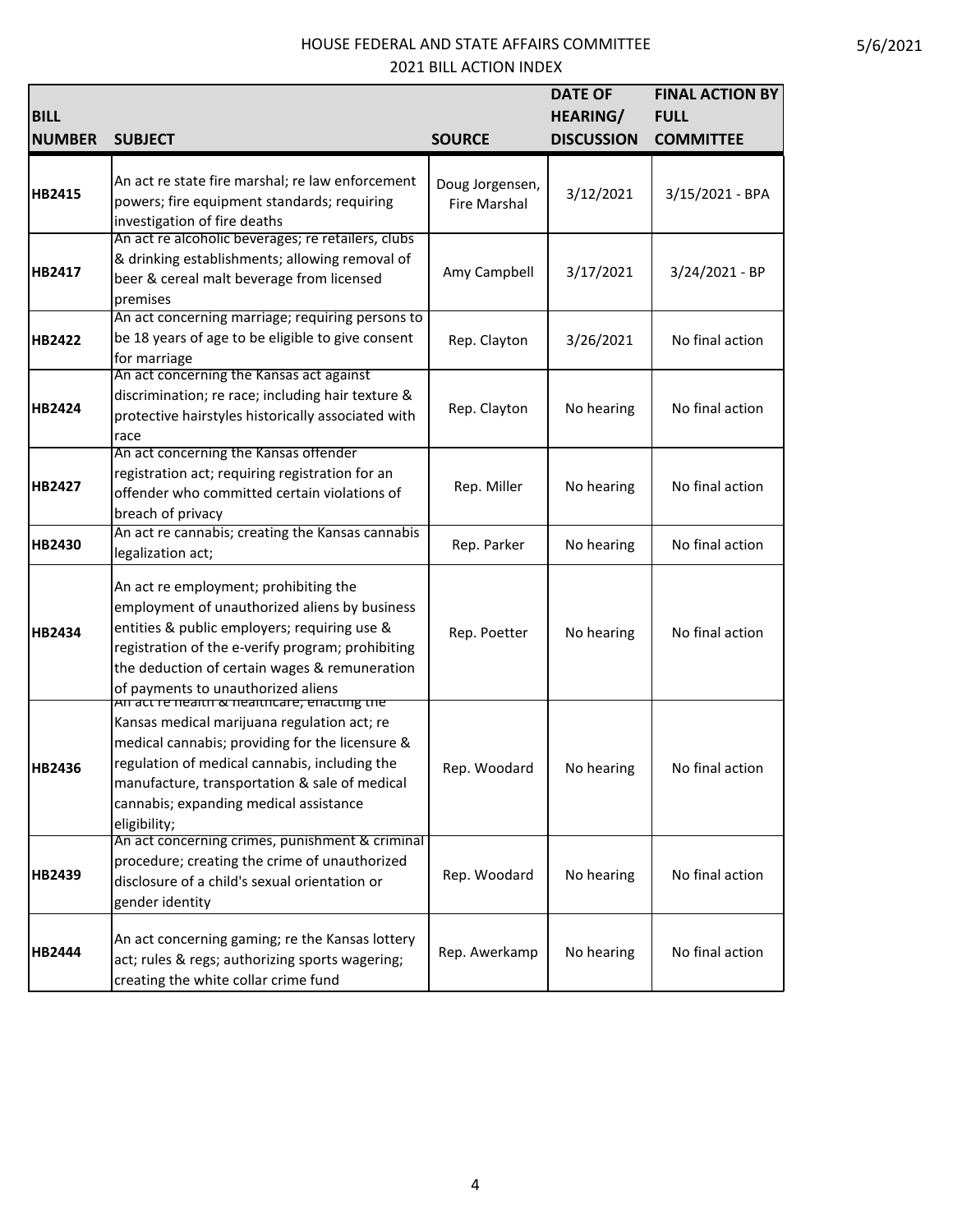| <b>BILL</b><br><b>NUMBER</b> | <b>SUBJECT</b>                                                                                                                                                                                                                                                                                                                                                                           | <b>SOURCE</b>   | <b>DATE OF</b><br><b>HEARING/</b><br><b>DISCUSSION</b> | <b>FINAL ACTION BY</b><br><b>FULL</b><br><b>COMMITTEE</b>                                                                                                                                                        |
|------------------------------|------------------------------------------------------------------------------------------------------------------------------------------------------------------------------------------------------------------------------------------------------------------------------------------------------------------------------------------------------------------------------------------|-----------------|--------------------------------------------------------|------------------------------------------------------------------------------------------------------------------------------------------------------------------------------------------------------------------|
| HB2449                       | An act re governmental response to public<br>health; re state of disaster emergency powers of<br>the governor & certain public officials; providing<br>certain limitations & restrictions; prohibiting stay-<br>at-home orders & curfews; requirement of<br>vaccinations by certain public & private entities;<br>requiring the freedom of worship &I operation of<br>private businesses | Rep. Poetter    | No hearing                                             | No final action                                                                                                                                                                                                  |
| <b>HB2450</b>                | An act re gaming; authorizing the Kansas lottery<br>to offer sports wagering with an existing contract<br>provider; issue a request for proposal for an<br>interactive sports wagering platform provider;<br>report to the legislature                                                                                                                                                   | Rep. Awekamp    | No hearing                                             | No final action                                                                                                                                                                                                  |
| HB2453                       | An act concerning alcoholic beverages; re cereal<br>malt beverage act; authorizing the sale &<br>delivery by the licensee or a third-party of cereal<br>malt beverage & beer containing nor more than<br>6% alcohol by volume for consumption off the<br>licensed premises                                                                                                               | Scott Schneider | No hearing                                             | No final action                                                                                                                                                                                                  |
| HB2454                       | An act concerning crimes, punishment & criminal<br>procedure; re criminal discharge of a firearm;<br>creating additional violations for discharges near<br>a school & certain projectiles                                                                                                                                                                                                | Rep. Hoye       | No hearing                                             | No final action                                                                                                                                                                                                  |
|                              | <b>Senate Bills</b>                                                                                                                                                                                                                                                                                                                                                                      |                 |                                                        |                                                                                                                                                                                                                  |
| Sub SB84                     | An act concerning gaming; re Kansas expanded<br>lottery act; Kansas lottery & Kansas racing &<br>gaming commission, rules & regulations:<br>authorizing sports wagering; authorizing uses of<br>the problem gambling & addictions grant fund;<br>creating the sports wagering receipts fund & the<br>white collar crime fund                                                             |                 | 3/18/2021<br>3/22/2021<br>3/24/2021                    | 3/19/2021 -<br>Contents of HB2199<br>added; H Sub to<br>Sub for SB84<br>passed<br>3/22/2021 - H. Sub<br>to Sub for SB84<br>amended but failed<br>to pass<br>3/24/2021 - H.Sub<br>to Sub for SB84 -<br><b>RPA</b> |
| <b>SB126</b>                 | An act concerning alcoholic beverages; re the<br>club & drinking establishment act; authorizing<br>the sale of alcoholic liquor by class A clubs at<br>special events                                                                                                                                                                                                                    |                 | 3/11/2021                                              | 3/26/2021 - BPA                                                                                                                                                                                                  |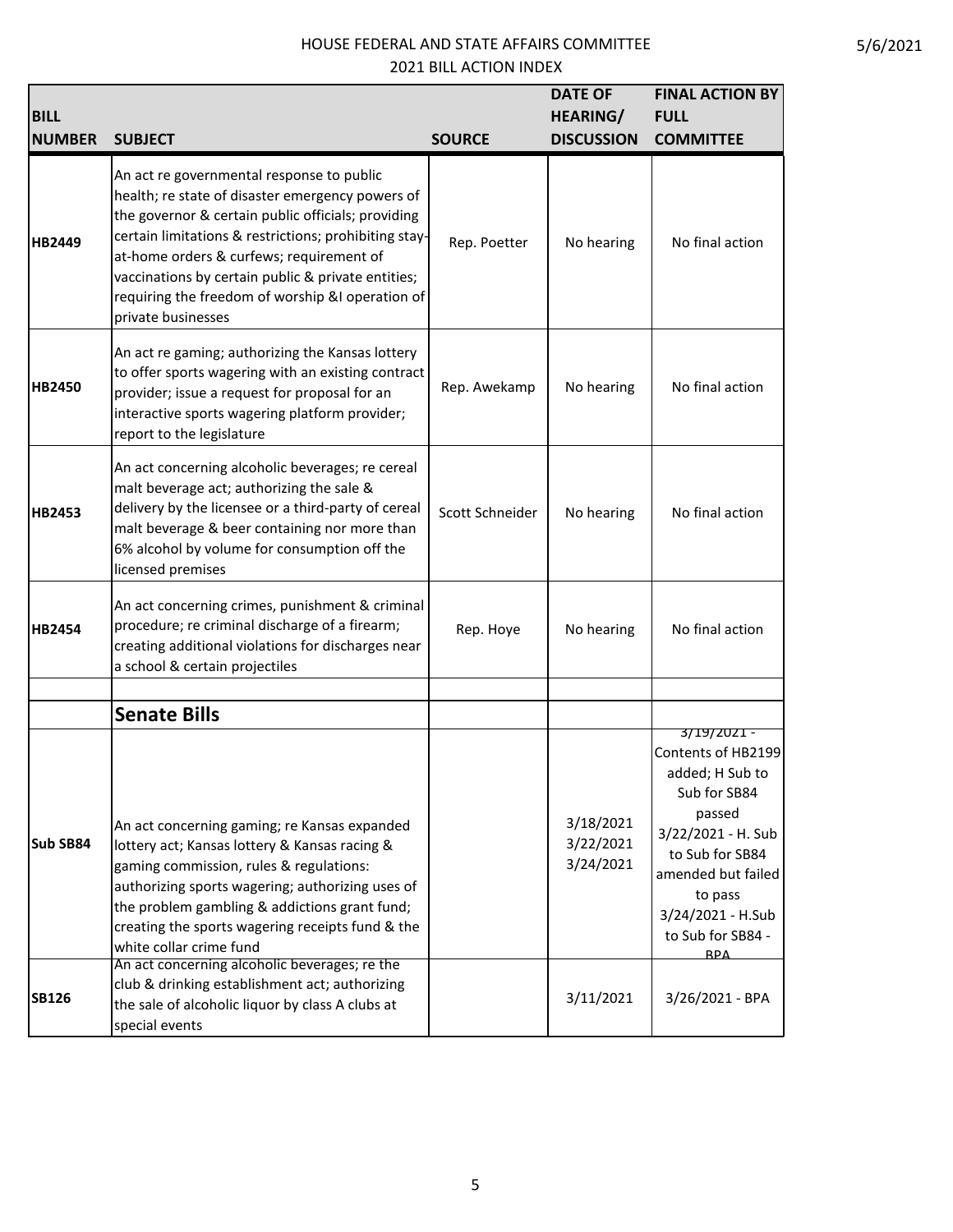| <b>BILL</b><br><b>NUMBER</b> | <b>SUBJECT</b>                                                                                                                                                                                                                                                                                                                                                                                                           | <b>SOURCE</b>                                                                                                                                                                                                                                                                                  | <b>DATE OF</b><br><b>HEARING/</b><br><b>DISCUSSION</b> | <b>FINAL ACTION BY</b><br><b>FULL</b><br><b>COMMITTEE</b>                                     |
|------------------------------|--------------------------------------------------------------------------------------------------------------------------------------------------------------------------------------------------------------------------------------------------------------------------------------------------------------------------------------------------------------------------------------------------------------------------|------------------------------------------------------------------------------------------------------------------------------------------------------------------------------------------------------------------------------------------------------------------------------------------------|--------------------------------------------------------|-----------------------------------------------------------------------------------------------|
| H. Sub<br>forSB158           | An act concerning health & healthcare; enacting<br>the Kansas medical marijuana regulation act; re<br>medical cannabis; licensure & regulation of the<br>manufacture, transportation & sale of medical<br>cannabis; crimes, punishment & criminal<br>procedure; creating the crime of unlawful<br>transport of medical marijuana; exceptions from<br>the unlawful manufacture & possession of a<br>controlled substance; |                                                                                                                                                                                                                                                                                                | 3/29/2021<br>5/04/2021                                 | 3/29/2021 -<br>Contents of HB2184<br>added making this<br>H. Sub for SB158<br>5/04/2021 - BPA |
| <b>SB181</b>                 | An act creating the elevator safety act; re safety<br>standards for elevators; licensure requirements<br>for elevator inspection, installation & repair;<br>duties of the state fire marshal; establishing the<br>elevator safety fee fund                                                                                                                                                                               |                                                                                                                                                                                                                                                                                                | No Hearing                                             | No Final Action                                                                               |
|                              | <b>HCRs</b>                                                                                                                                                                                                                                                                                                                                                                                                              |                                                                                                                                                                                                                                                                                                |                                                        |                                                                                               |
| <b>HCR5003</b>               | A proposition to amend the bill of rights of the<br>constitution of the state of Kansas by adding a<br>new section thereto stating that there is no<br>constitutional right to abortion, and reserving to<br>the people the ability to regulate abortion<br>through the elected members of the legislature<br>of the state of Kansas                                                                                     |                                                                                                                                                                                                                                                                                                | 1/15/2021                                              | 1/21/2021 - HCR<br>passed                                                                     |
| <b>HCR5008</b>               | A concurrent resolution urging the U.S. Congress<br>to extend daylight savings time throughout the<br>year for t he whole nation                                                                                                                                                                                                                                                                                         | Reps. Francis,<br>Alcala, Arnberger,<br>Barker, Bergquist,<br>Carlson, Curtis,<br>Ellis, Eplee,<br>Gartner,<br>Highland,<br>Hoffman,<br>Hoheisel,<br>Jennings, S.<br>Johnson, T.<br>Johnson, Long,<br>Orr, Owens,<br>Patton, Ralph,<br>Samsel, A. Smith,<br>Tarwater,<br>Wasinger,<br>Williams | 2/11/2021                                              | 3/15/2021 - HCR<br>failed to pass                                                             |